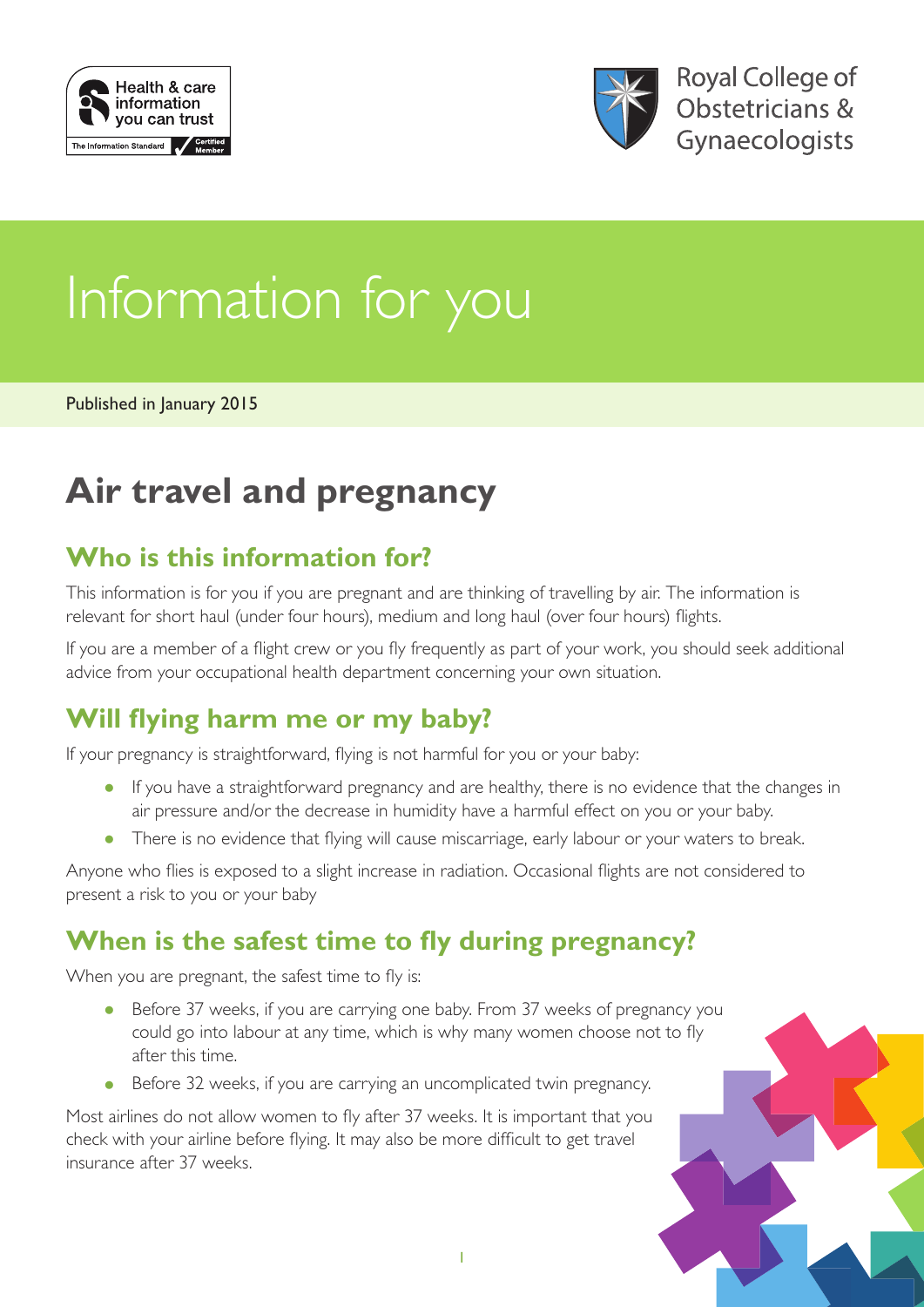## **Am I at increased risk of problems if I travel by air?**

Some pregnant women may experience discomfort during flying. You may have:

- swelling of your legs due to fluid retention (oedema)
- nasal congestion/problems with your ears during pregnancy you are more likely to have a blocked nose and, combined with this, the changes in air pressure in the plane can also cause you to experience problems in your ears
- pregnancy sickness if you experience motion sickness during the flight, it can make your sickness worse.

#### **Deep vein thrombosis (DVT)**

A DVT is a blood clot that forms in your leg or pelvis. If it travels to your lungs (pulmonary embolism) it can be life threatening. When you are pregnant and for up to six weeks after the birth of your baby, you have a higher risk of developing a DVT compared with women who are not pregnant (for more information please see the RCOG patient information *[Reducing the risk of venous thrombosis in pregnancy and after](https://www.rcog.org.uk/en/patients/patient-leaflets/reducing-the-risk-of-venous-thrombosis-in-pregnancy-and-after-birth/)  [birth](https://www.rcog.org.uk/en/patients/patient-leaflets/reducing-the-risk-of-venous-thrombosis-in-pregnancy-and-after-birth/)*, which is available at: [www.rcog.org.uk/en/patients/patient-leaflets/reducing-the-risk-of-venous](https://www.rcog.org.uk/en/patients/patient-leaflets/reducing-the-risk-of-venous-thrombosis-in-pregnancy-and-after-birth/)[thrombosis-in-pregnancy-and-after-birth](https://www.rcog.org.uk/en/patients/patient-leaflets/reducing-the-risk-of-venous-thrombosis-in-pregnancy-and-after-birth/)).

There is an increased risk of developing a DVT while flying, due to sitting for a prolonged length of time. The risk of a DVT increases with the length of the flight. Your risk is also increased if you have additional risk factors such as a previous DVT or you are overweight. Your midwife or doctor will be able to check your individual risk.

#### **What can I do to reduce the risk of a DVT?**

If you are taking a short haul flight (less than four hours), it is unlikely that you will need to take any special measures. Your midwife or doctor should give you an individual risk assessment for venous thrombosis and advice for your own situation.

To minimise the risk of a DVT on a medium or a long haul flight (over four hours), you should:

- wear loose clothing and comfortable shoes
- try to get an aisle seat and take regular walks around the plane
- do in-seat exercises every 30 minutes or so the airline should give you information on these
- have cups of water at regular intervals throughout your flight
- cut down on drinks that contain alcohol or caffeine (coffee, fizzy drinks)
- wear graduated elastic compression stockings your midwife or doctor will need to provide the correct size and type for you as they are different from standard flight socks.

If you have other risk factors for a DVT, regardless of the length of your flight, you may be advised to have heparin injections. These will thin your blood and help prevent a DVT. A heparin injection should be taken on the day of the flight and daily for a few days afterwards. For security reasons, you will need a letter from your doctor to enable you to carry these injections onto the plane.

Low-dose aspirin does not appear to reduce the risk of a DVT but you should continue to take it if it has been prescribed for another reason.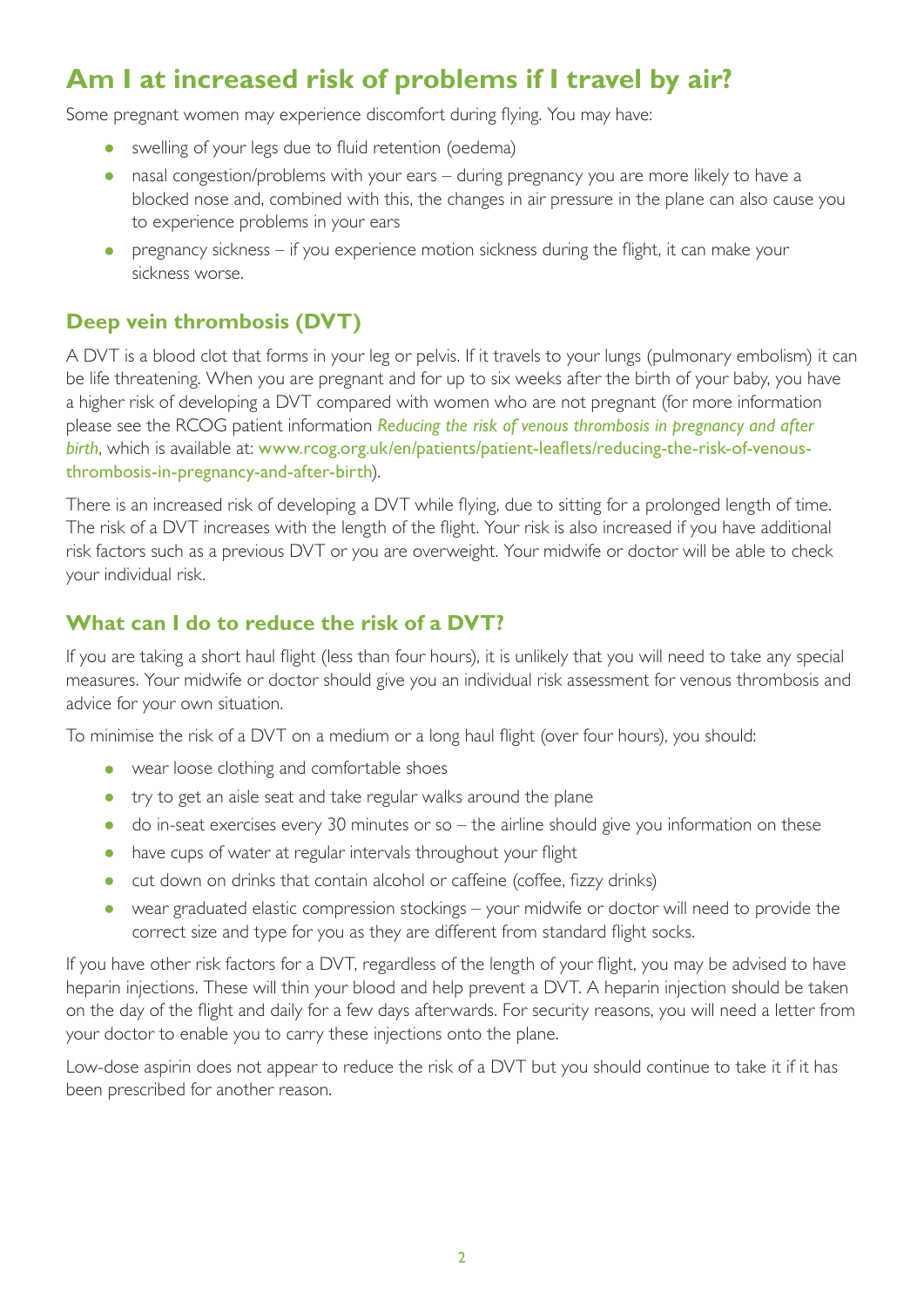## **Are there circumstances when I may be advised not to fly?**

A medical condition or health problem can complicate your pregnancy and put you and your baby at risk. For this reason, if any of the following apply, you may be advised not to fly:

- You are at increased risk of going into labour before your due date.
- You have severe anaemia. This is when the level of red blood cells in your blood is lower than normal. Red blood cells contain the iron-rich pigment haemoglobin, which carries oxygen around your body.
- You have sickle cell disease (a condition which affects red blood cells) and you have recently had a sickle crisis.
- You have recently had significant vaginal bleeding.
- You have a serious condition affecting your lungs or heart that makes it very difficult for you to breathe.

It is important that you discuss any health issues or pregnancy complications with your midwife or doctor before you fly. If have an increased chance of miscarriage or ectopic pregnancy, ask for an ultrasound scan for reassurance before you fly.

Be aware that the unexpected can happen while travelling which could delay your return home. Some airlines may not allow you to fly if you have fractured a bone, have a middle ear or a sinus infection or have recently had surgery to your abdomen that involved your bowel, such as having your appendix removed.

## **Making a decision to fly**

To help decide whether or not to fly, think about your own medical history and any increased risks that you may have. The following questions may also help you in making your decision:

- Why do you want to fly at this particular time?
- Is your flight necessary?
- How long is your flight? Will this increase your risk of medical problems?
- How many weeks pregnant will you be when you travel and when you return?
	- Your chance of going into labour is higher the further you are in pregnancy.
	- o It is also important to remember that having a miscarriage, whether you fly or not, is common (one in five) in the first three months of pregnancy.
- What are the medical facilities at your destination in the event of an unexpected complication with your pregnancy?
- Have you had all the relevant immunisations and/or medication for the country you are travelling to? Have you checked with your doctor how these affect your pregnancy?
- Does your travel insurance cover pregnancy and/or care for your newborn baby if you give birth unexpectedly? There is huge variation among airlines and travel insurance policies so it worth checking before you decide to fly.
- Have you discussed your travel plans with your midwife and informed them that you are thinking about taking a medium or long haul flight?

#### **What should I take with me?**

- Your hand-held pregnancy notes
- Any medication you are taking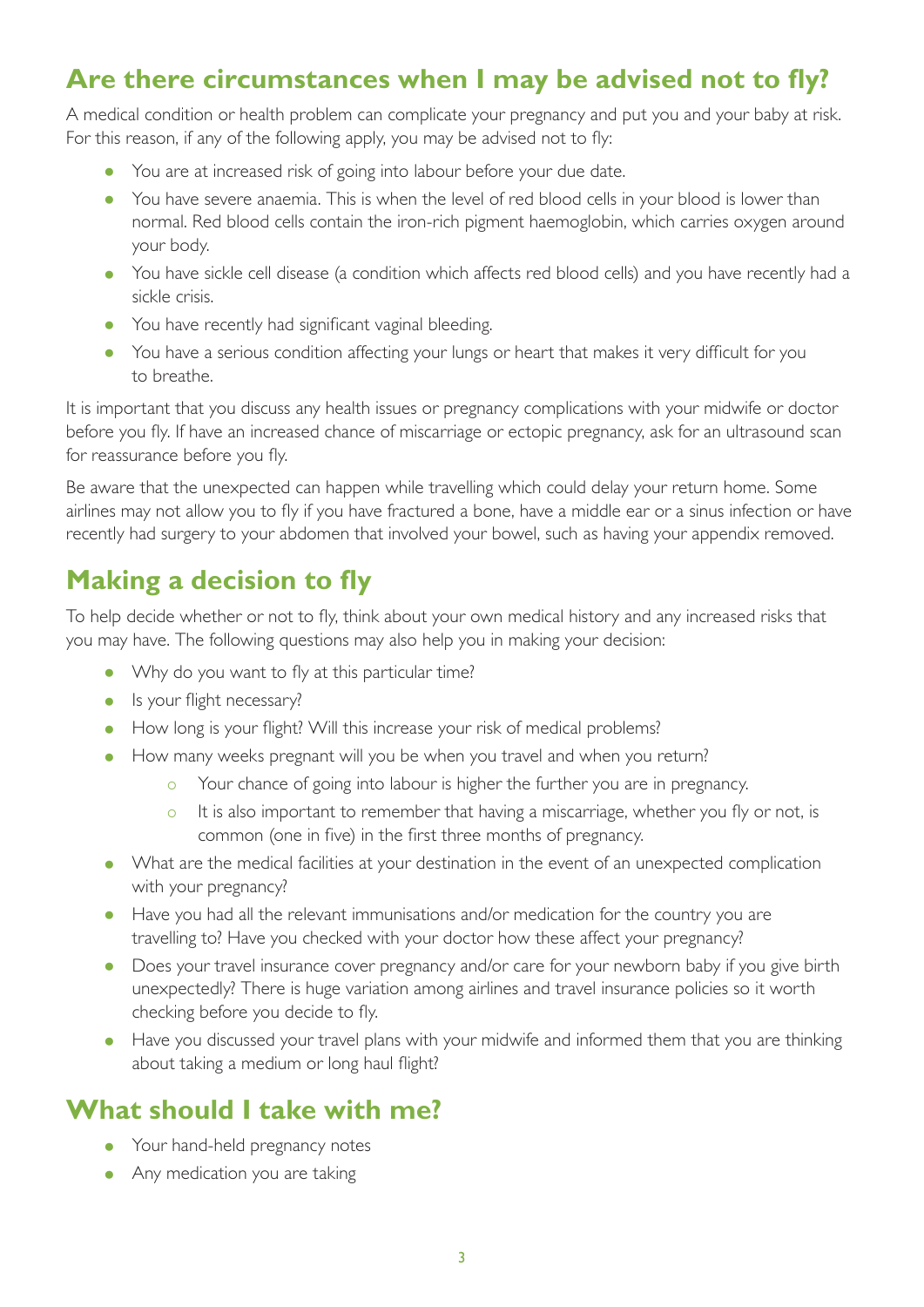- If you are over 28 weeks pregnant, your airline may ask you to get a letter from your midwife or doctor stating when your baby is due and confirming that you are in good health, are having a straightforward pregnancy and are not at any increased risk of complications.
- Any document needed to confirm your due date and that you are fit to fly. Some airlines have their own forms/documents that will need to be completed at any stage of pregnancy. Contact your airline if you are unsure.
- Travel insurance documents
- If you are travelling to Europe, it is recommended that you take a European Health Insurance Card (EHIC) with you. This card is not an alternative to travel insurance but lets you get free or reduced-cost health care in Europe. It is free and you can apply for it online at: [www.nhs.uk/](http://www.nhs.uk/NHSEngland/Healthcareabroad/EHIC/Pages/about-the-ehic.aspx) [NHSEngland/Healthcareabroad/EHIC/Pages/about-the-ehic.aspx](http://www.nhs.uk/NHSEngland/Healthcareabroad/EHIC/Pages/about-the-ehic.aspx). It includes routine maternity care (i.e. not only treatment for illness or an accident), as long as you're not [going abroad to give](http://www.nhs.uk/NHSEngland/Healthcareabroad/plannedtreatment/Pages/Givingbirth.aspx)  [birth](http://www.nhs.uk/NHSEngland/Healthcareabroad/plannedtreatment/Pages/Givingbirth.aspx). However, if the birth does happen unexpectedly, the card will cover the cost of all medical treatment for mother and baby that is linked to the birth.

#### **Will I have to go through a security scanner?**

You will have to go through the normal security checks before flying. This is not considered to be a risk to you or your baby.

#### **Can I wear a seatbelt?**

You must wear a seatbelt. You should ensure the strap of your seatbelt is reasonably tightly fastened across the top of your thighs and then under your bump. Ask the cabin crew if you need a seatbelt extension.

#### **What happens if I go into labour on the flight?**

Any pregnant woman has a small chance of going into labour early or for her waters to break early. If this happens to you on a flight, there is no guarantee that other passengers or crewmembers will be trained and experienced to help you give birth safely. As a result, the pilot may have to divert the flight to get help for you.

## **Making a choice**